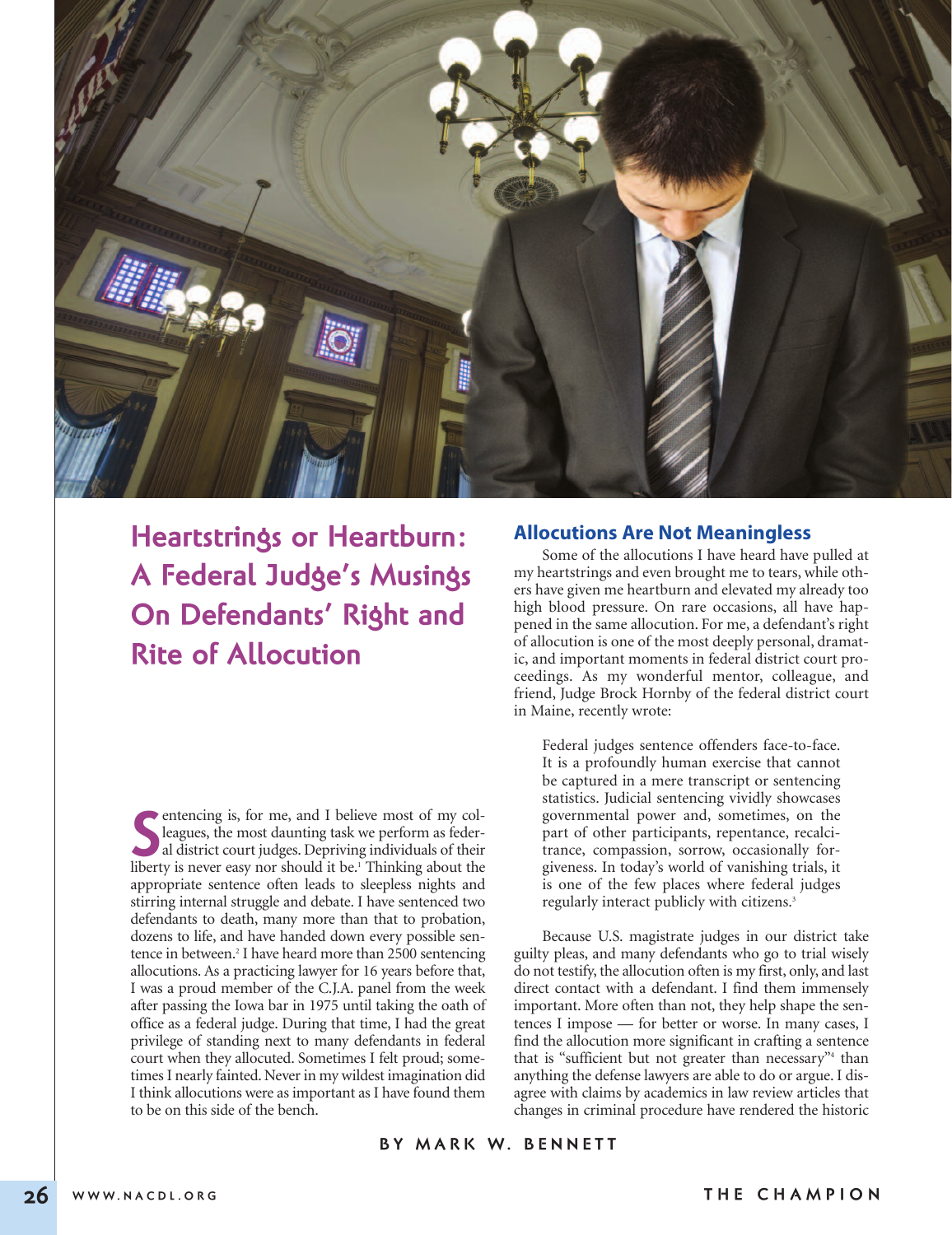rite of allocution meaningless. <sup>5</sup> In my courtroom, allocution is always factored into the crucible of intense scrutiny that I give the  $\S$  3553(a) factors when imposing a sentence.

As the U.S. Supreme Court noted in *Green v. United States*, <sup>6</sup> "As early as 1689, it was recognized that the court's failure to ask the defendant if he had anything to say before sentence was imposed required reversal." Even a cursory browsing of the history of this long-standing right/rite reveals its purpose to be tempering punishment with mercy and reflecting that sentencing should, as recognized in the more modern parlance of the 18 U.S.C.  $\frac{1}{9}$  3553(a) factors, be individually tailored through the use of judicial discretion to reflect the individual circumstances of each crime and each defendant. Unfortunately, while it has been around for centuries, "allocution practice" is the most underdeveloped and least sharpened arrow in the defense lawyers' quiver. That's what prompted me to write this article.

## **The Rules of Allocution**

The first rule of allocution: Discuss allocution early and often with your client and explore the pros and cons of waiving this precious right/rite. After advising a defendant in lay terms about the right of allocution, I am shocked how often the defendant turns to defense counsel, often an experienced assistant federal public defender or C.J.A. counsel, and asks, "Should I say something?" It seems like the very notion of an allocution has caught the defendant and counsel completely by surprise. It strikes me that at this stage it is a little too late to decide if the defendant should give an allocution and what should be said. The ritual usually continues with counsel turning to me and asking, "May I have a moment to discuss this with my client?" The answer is always the same: "Yes." I can't help wondering how counsel has overlooked the allocution, as I say to myself: *You have got to be kidding me! Where have you been the last 90 days? You are a walking violation of the Sixth Amendment. You have appeared before me dozens of times — don't you have a clue how important your client's allocution can be to me? I have frequently commented on the record why the allocution has motivated me to reduce the defendant's sentence*.

The second rule of allocution: Have some idea what your client is going to say. I recently listened to an

almost six-hour allocution spanning two days in a complex white collar fraud case following a guilty plea to 21 various fraud counts and an adverse jury verdict on three tax counts. The defendant's allocution as to why he was innocent of *all* counts lasted longer than the plea, the defendant's evidence at trial, and the jury deliberations combined! I speculate that most of my colleagues do not reward a defendant at sentencing for protestations of innocence in allocution, let alone six hours' worth. I know I did not. Another poor allocution came from a defendant who, after a lengthy trial, told me what a terrible and unfair judge I was. *Hmmm … Who do you think the trial judge on your § 2255 petition is going to be?*

The third rule of allocution: Avoid the clichés that federal trial court judges hear over and over again. These allocutions fall into three distinct categories: (1) the overly apologetic, (2) the narcissistic, and (3) the "I have seen the light."

Here is an example of an overly apologetic allocution: "I want to apologize to everyone, on this planet and on all others in the Milky Way and beyond," or its sister variation: "I want to apologize to you, your Honor, the prosecutor, my lawyer, the court security officers, your law clerk, and your auto mechanic."7 *That's nice — everybody but the actual victims of your crime*. Stale and rote allocutions of the narcissistic variety include: "I really want to see my son graduate from high school." *Did you think about that when you were committing your crime?* "I really want to walk my daughter down the aisle." "If you give me probation, you have my personal guarantee I will never come back to your court." My personal favorite of the "I have seen the light" variety is this one: "If you give me probation, I will talk to high school students about drugs." *Would those be the same students you hooked on methamphetamine?* Its sister cliché goes like this: "If you show me some leniency, I will become a drug counselor when I get out." *Do you have a clue how often I have heard that one?*

The fourth rule of allocution: A really bad allocution can earn you a longer sentence, sometimes, with an upward variance, a *much* longer sentence! I have a long tradition of asking questions of defendants during their allocutions (after a proper Fifth Amendment warning). I frequently ask defendants about the history of violence that is included in the PSR report.

I recall one such sentencing when I addressed the defendant: "I note in paragraph 45 of the PSR report that you knocked your then live-in girlfriend off the front porch and broke her jaw in seven places and her leg in three places. Why would you do that to her?" He responded: "She deserved it." I countered: "Excuse me, I don't think I heard your answer." His follow-up: "I said she deserved it." *I don't know what you could have said that would have helped you, but this really, really hurt you!* He received an extra 10 months per word.

The fifth rule of allocution: There are times a defendant should never allocute. When a defendant's allocution can only lengthen the sentence, I often send a not-so-subtle message to defense counsel and the defendant that silence is golden. The difference between good lawyers and great lawyers is often the judgment of knowing when not to say something. For example, after receiving the government's recommendation of a sentence at the mandatory minimum, I usually turn to defense counsel and ask: "Would you like to talk me out of a sentence at the mandatory minimum?" There is one and only one answer: "No thank you, your Honor." All too often, a defense lawyer cannot resist the urge to wax eloquent and, on occasion, has actually talked me into a higher sentence. The same is true for the defendant. <sup>8</sup> If I have indicated that I will impose the minimum sentence I can — this is not the time for the defendant to try to earn an Oscar. *In terms of risk/reward, there simply is no possible benefit to saying something because you are on a one-way elevator — it only goes up!*

# **Allocutions That Work**

Having identified the major gaffes defense counsel and defendants have committed before me, a discussion of what works might be more useful. My basic principles of allocution include: (1) a sincere demeanor; (2) a discussion of what "taking full responsibility" actually means to the defendant; (3) an acknowledgment that there are victims (e.g., even when the PSR indicates "no identifiable victim," as it does in most drug cases); (4) an understanding of how the crime affected the victims; (5) an expression of genuine remorse; (6) a plan to use prison or probation time in a productive manner; (7) a discussion of why the defendant wants to change his or her criminal behavior; and, perhaps most importantly, (8) information that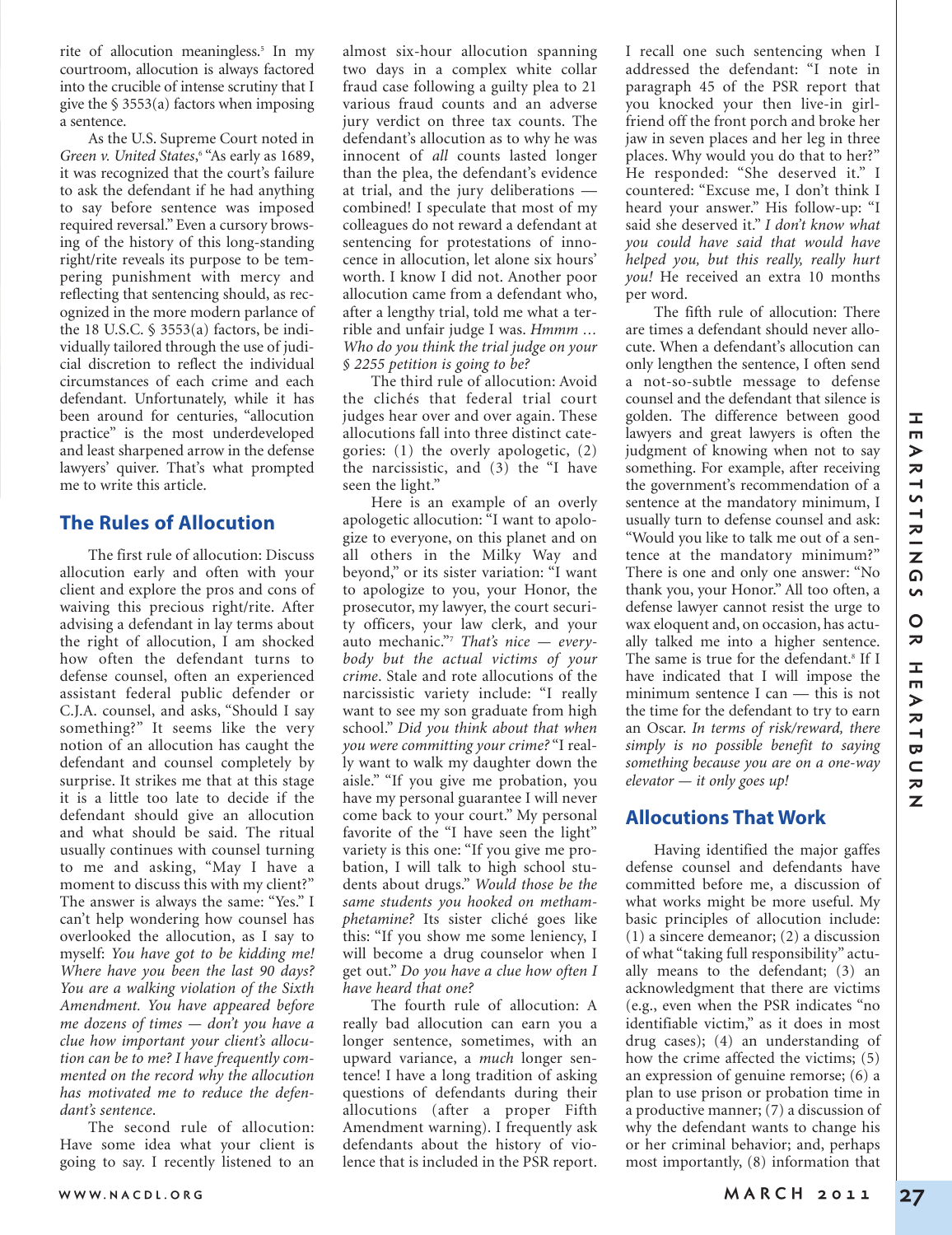

# WANT TO REDUCE YOUR NACDL DUES? HOW ABOUT WIN **A FREE APPLE IPAD?**

How would you like to get a **reduction** of \$25, \$50 – **up to \$125**off your NACDL membership**dues** next time you renew? Who wouldn't?

It's easy. All you have to do is persuade other defense lawyers to become members of NACDL! You know tons of other lawyers, right? Some of them are probably not NACDL members. So, just mention to them that you're a member, or mention an **article** you recently read in **The Champion**, or something you learned from one of the NACDL **listserves.** Tell them about one of our great **CLE events** you've attended, or a CLE video you own. Maybe it's the **great connections** you've made through NACDL or referrals from the free public "Find-A-Lawyer" directory. Talk about **why you joined** NACDL,and why you've remained a member.For each new member you refer, we'll take **\$25 off** your next membership renewal, up to \$125. All they need to do is join using **the application form on page 53** and write in your name in the "referred by" space. Finally – so there's something in it for everyone – we'll give your new member prospects a full **15 months of member benefits for the price of 12.**

The member who successfully encourages the **most new members** to join will **win a free Apple iPad!**

> If you're not already an NACDL member, **find one** and ask them to invite you to join!



#### **Questions?**

**Contact NACDL's Membership Director Michael Connor at (202) 872-8600 x254 or michaelc@nacdl.org.**

\*They can also join online from our website using **promo code 15MG12** and **entering your name** as the person who referred them.

helps humanize the defendant and the defendant's role in the crime.

Sincerity — or lack of it — is usually easy to spot. I don't worry too much about being conned. If I did, I would likely not assign much weight to allocutions in my sentencing deliberations. However, I like to give defendants the benefit of the doubt on sincerity. It is worth it to me to be conned on a rare occasion to be sure that truly sincere defendants are not lumped in with the insincere ones. Perhaps I am fooling myself, but I think that faking sincerity is no easy task. <sup>9</sup> While it is not impossible to gauge, sincerity is harder to sense when a defendant is reading verbatim from a script, often speaking too fast and not making eye contact. I think defendants should be encouraged to speak from their hearts rather than from their written statement whenever possible. And it is not just a matter of eloquence or sophistication. I have heard extraordinarily sincere allocutions from folks who could not read or write and infuriatingly insincere nonsense from sophisticated, highly educated white collar defendants.

I often bristle during allocution when a defendant claims to "take full responsibility" for the crime, but has absolutely no response when asked what that means. Defendants can mouth the buzzwords, but are clueless as to what the words actually mean to them as an individual. I will often then ask, "Well, the statutory maximum sentence is life. Are you taking full responsibility for that sentence?" Good answers require a thoughtful response that few defendants are capable of coming up with spontaneously. Thoughtful responses tend to separate the con artists from the very sincere defendants, who have given their criminal conduct and their desire to change a lot of thought — even in unsophisticated ways.

Genuine recognition of the impact of the crime on the victims and remorse are very important to me. As I indicated above, a defendant who apologizes to everyone, both imaginable and unimaginable, and in the long litany briefly mentions any "victims" or "the community" without any explanation, strikes me as insincere. A more impressive allocution details how the defendant's criminal conduct actually affected the victims.

Genuine remorse is essential to my consideration of a downward variance. It is hard to fake anguish. One can sense it. As most of our mothers told us when